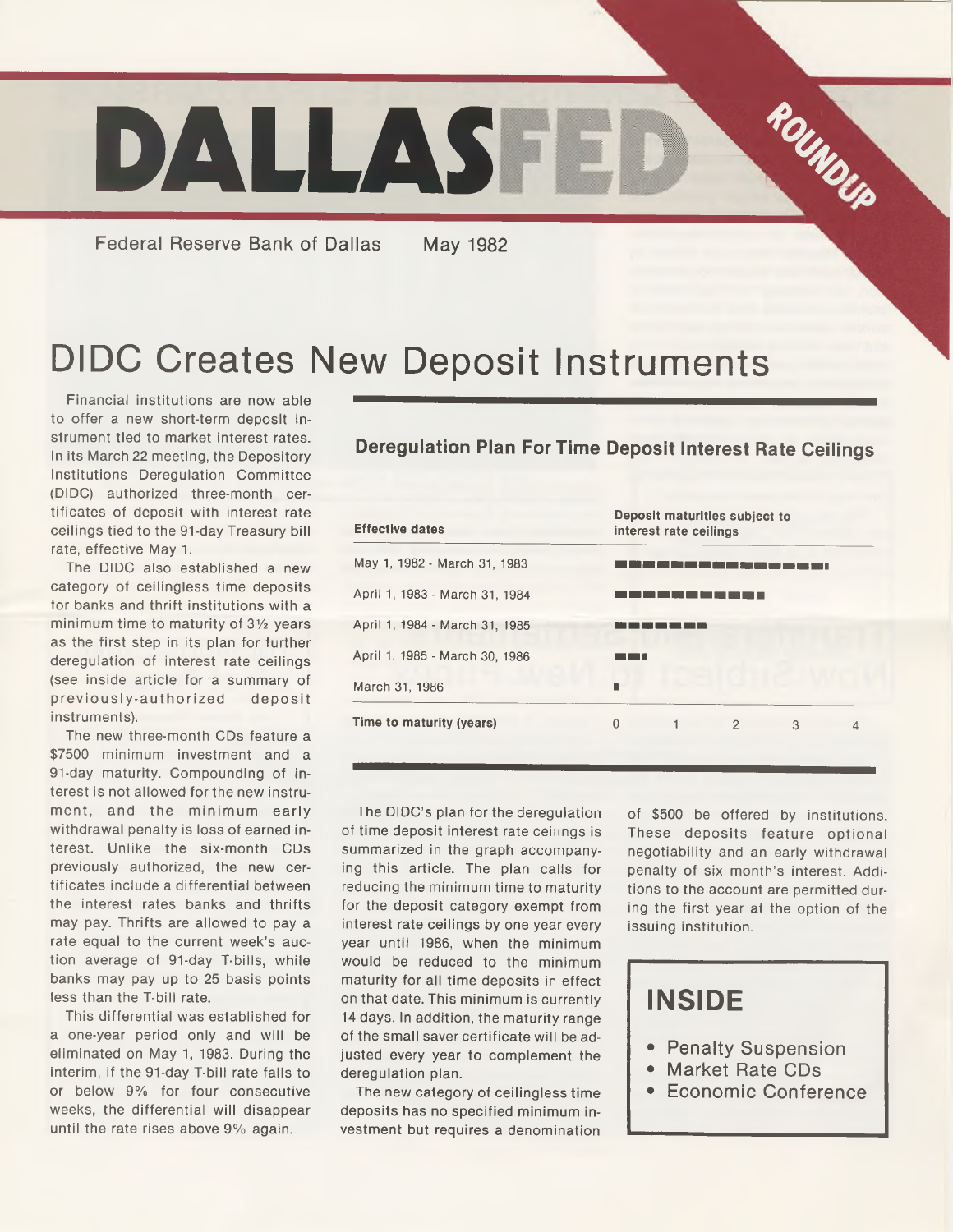#### Governor Gramley Speaks at El Paso Meeting

Federal Reserve Board Governor Lyle E. Gramley recently spoke to the El Paso Branch joint board meeting regarding monetary policy, the economy and inflation. Gramley told the audience at the El Paso Civic Center "that we have much to gain by sticking with our present course of action, by staying with policies of monetary restraint. And, we have much to lose indeed by turning back to the old ways of doing things."

Before the group, made up mostly of members of the El Paso financial community, Gramley speculated on the course of inflation, expecting it to come down. As inflation continues to moderate, he said, "it's going to help to bring interest rates down and to set the stage for economic recovery."

"We feel at the Federal Reserve that we cannot turn back. We feel the threshold of a major breakthrough in interest rates has been made. Inflation



Governor Lyle E. Gramley believes the Fed's monetary policy actions are working.

has fallen down more so than I and most others have expected. We never thought it possible. We have achieved

substantial progress over inflation by sticking to our course of action and we see no reason to accept less."

## Transfers and Settlements Now Subject to New Prices

The wire transfer and net settlement services of the Dallas Fed were subject to new prices effective April 29. Wire transfer involves sending funds between the Federal Reserve accounts of financial institutions, while net settlement is a book-entry service used to account for check clearings which have taken place outside the Federal Reserve System.

The fee schedule for the wire transfer service involves one structural change over that of last year. The charge for a basic transfer is now split between the originator and the receiver of the transfer, reflecting the benefit to both parties of the service. Previously, the originator bore the cost of each transfer.

The new transfer prices are 65 cents to both the originator and the receiver of each wire transfer. In 1981, the originator was charged 80 cents per

transfer. In addition, a \$3.50 surcharge is imposed to each originator of a wire transfer offline from the Fed's communications network. This surcharge was \$2.70 originally. A surcharge of \$2.25, up from \$1.80, is charged for telephone advice of an incoming transfer when requested by an offline institution.

The new net settlement prices are \$1.30 for each settlement entry, up from 80 cents last year. There is an additional charge of \$5.00 for an offline origination of a settlement entry, up from \$2.70. The surcharge for telephone advice of a settlement entry is \$2.25, up from \$1.80.

The new prices are the same at each Fed office nationwide and generally reflect increased System costs in providing the services. Pricing for wire transfer and net settlement was originally implemented in January, 1981.

#### Tornados Evoke Lift of Penalty

The Federal Reserve Board of Governors recently granted a temporary suspension of the Regulation Q penalty for early withdrawal of time deposits. This action was taken in response to the tornados that hit Lamar County, Texas. The Board's action permits a member bank, wherever located, to pay a time deposit before maturity without imposing the penalty. However, the depositor must provide a signed statement fully describing the property or other financial loss as a result of the storms.

The suspension has been made retroactive to deposits withdrawn on or after April 8, 1982 and will remain in effect until 12:00 midnight October 8, 1982.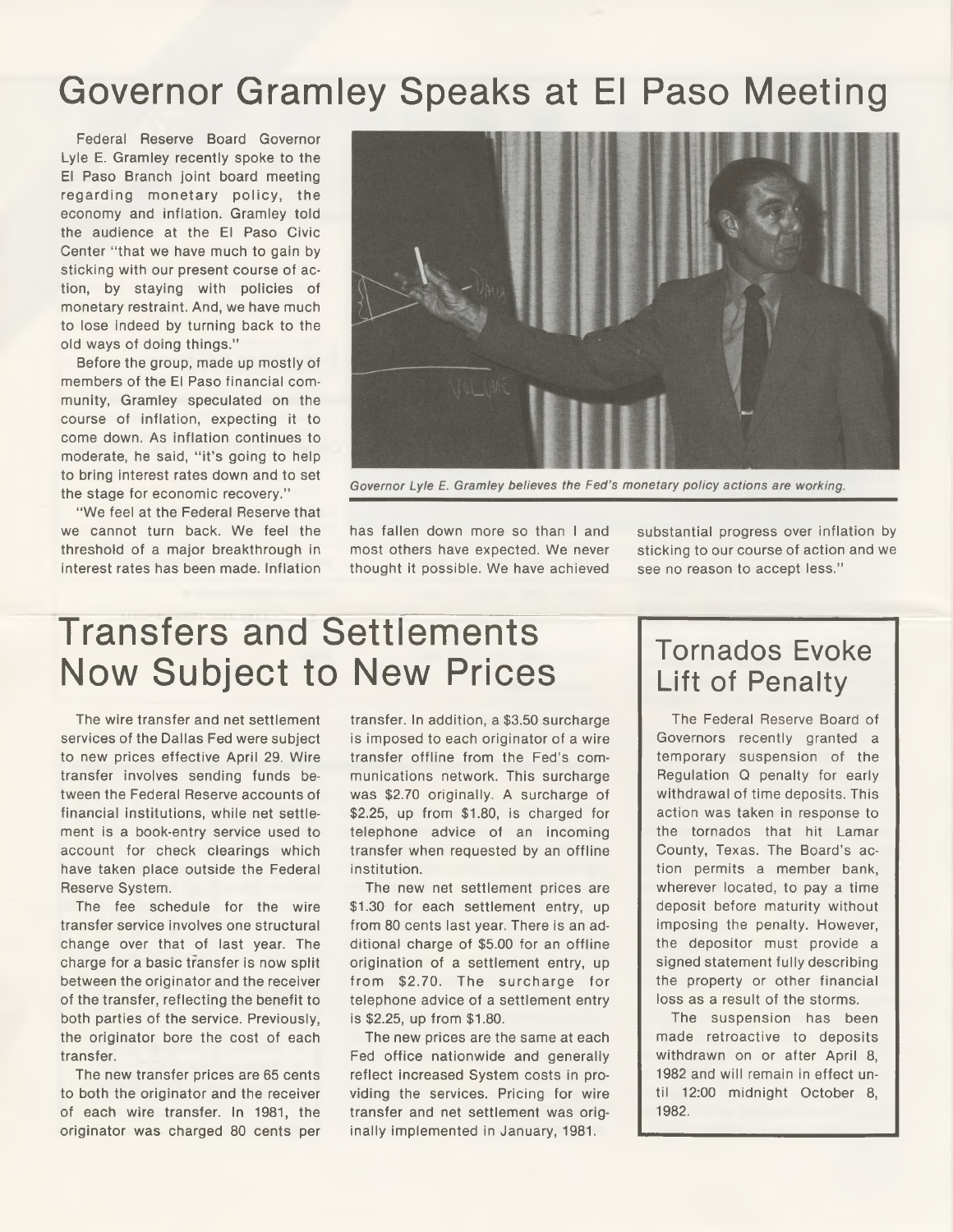### Four CDs Feature Market Interest Rates

The recently-authorized three-month certificates of deposit and the new ceilingless time deposit category (see front page article) are measures representing part of an overall deregulation plan being implemented by the Depository Institutions Deregulation Committee (DIDC). The DIDC was established to supervise the phaseout and ultimate elimination of interest rate ceilings on deposit accounts as required by the Monetary Control Act of 1980. In doing so, the committee has the authority to create account categories which are not subject to interest rate ceilings or to create new deposit instruments with ceilings set at market interest rates.

In addition to the new  $3\frac{1}{2}$ -year or longer deposit category which does not have an interest rate ceiling, there currently exist four time deposit instruments which have ceilings tied to market interest rates. These are the new three-month (91-day) CDs, the sixmonth (182-day) money market CDs, the  $2\frac{1}{2}$  to less than  $3\frac{1}{2}$ -year small saver CDs, and the one-year all savers CDs. The major features currently in effect for each of these instruments are summarized in the table accompanying this article.

Each of the instruments has an interest rate ceiling tied directly to a market interest rate or yield calculation. The exception is the ceiling for the six-month CD, which is calculated using a four-week moving average if this average is greater than the current week's T-bill rate. The moving average is the average of the previous four auction rates for 182-day T-bills, including the current week's rate.

A differential between the interest rates banks and thrift institutions may pay currently exists for two of the instruments, the three-month CDs and the small saver CDs. For each of these certificates, the bank rate is 25 basis points below the thrift rate.

The all savers CD is unique in that it includes tax exempt provisions and may only be issued through December 31, 1982. Because of this, the CD is no longer renewable upon maturity. The yield of the all savers CD must be 70% of the current rate for 52-week T-bills. This does not represent an upper ceiling as do the other interest rate calculations.

In addition to these four instruments, the DIDC establishes in-

terest rate ceilings for all other classifications of deposits as well. These include NOW accounts, savings accounts, regular time deposits, government deposits, IRA or Keogh account deposits and deposits over \$100,000. All interest rate ceilings for member banks are outlined by the Federal Reserve's Regulation Q.

The Dallas Fed operates a 24-hour telephone recorded message service which provides the current week's interest rate ceilings. Weekly rate changes are announced on Mondays after 6 p.m. The telephone numbers used to access the recorded message are listed below.

#### **Telephone Numbers for Interest Rate Recorded Message**

(214) 651-6177 Dallas (214) 263-1093 Metro (800) 442-7390 Texas (800) 527-9208 National

|                                | 3-month<br><b>Money Market</b><br><b>Certificates</b> | 6-month<br><b>Money Market</b><br><b>Certificates</b> | $2\frac{1}{2}$ to less than<br>$3\frac{1}{2}$ -year<br><b>Small Saver</b><br><b>Certificates</b> | $1 - year$<br><b>All Savers</b><br><b>Certificates</b> |
|--------------------------------|-------------------------------------------------------|-------------------------------------------------------|--------------------------------------------------------------------------------------------------|--------------------------------------------------------|
| Ceiling tied to                | 91-day T-bill rate                                    | 182-day T-bill rate                                   | $2\frac{1}{2}$ -year yield on<br><b>Treasury securities</b>                                      | 52-week T-bill rate                                    |
| <b>How determined</b>          | Banks: rate minus 25<br>Thrifts: rate                 | Rate plus .25 or<br>4-week average plus .25           | <b>Banks: yield minus .25</b><br>Thrifts: yield                                                  | 70% of rate                                            |
| How often changed              | Every week                                            | Every week                                            | Every two weeks                                                                                  | Approximately<br>every four weeks                      |
| When announced                 | Monday after 6 p.m.                                   | Monday after 6 p.m.                                   | Monday after 6 p.m.                                                                              | Thursday after 6 p.m.                                  |
| <b>Effective date</b>          | Tuesday following                                     | Tuesday following                                     | Tuesday following                                                                                | Sunday following                                       |
| <b>Minimum investment</b>      | \$7500                                                | \$10,000                                              | None                                                                                             | None, but a required<br>\$500 denomination             |
| Early withdrawal penalty       | Loss of earned<br>interest                            | Loss of three<br>month's interest                     | Loss of six<br>month's interest                                                                  | Loss of three<br>month's interest                      |
| <b>Compounding allowed</b>     | No                                                    | No.                                                   | Yes                                                                                              | Yes, if rate adjusted<br>to equivalent yield           |
| <b>Automatically renewable</b> | Yes                                                   | Yes                                                   | <b>Yes</b>                                                                                       | <b>No</b>                                              |
| <b>Negotiability allowed</b>   | Yes                                                   | <b>No</b>                                             | N <sub>o</sub>                                                                                   | <b>No</b>                                              |